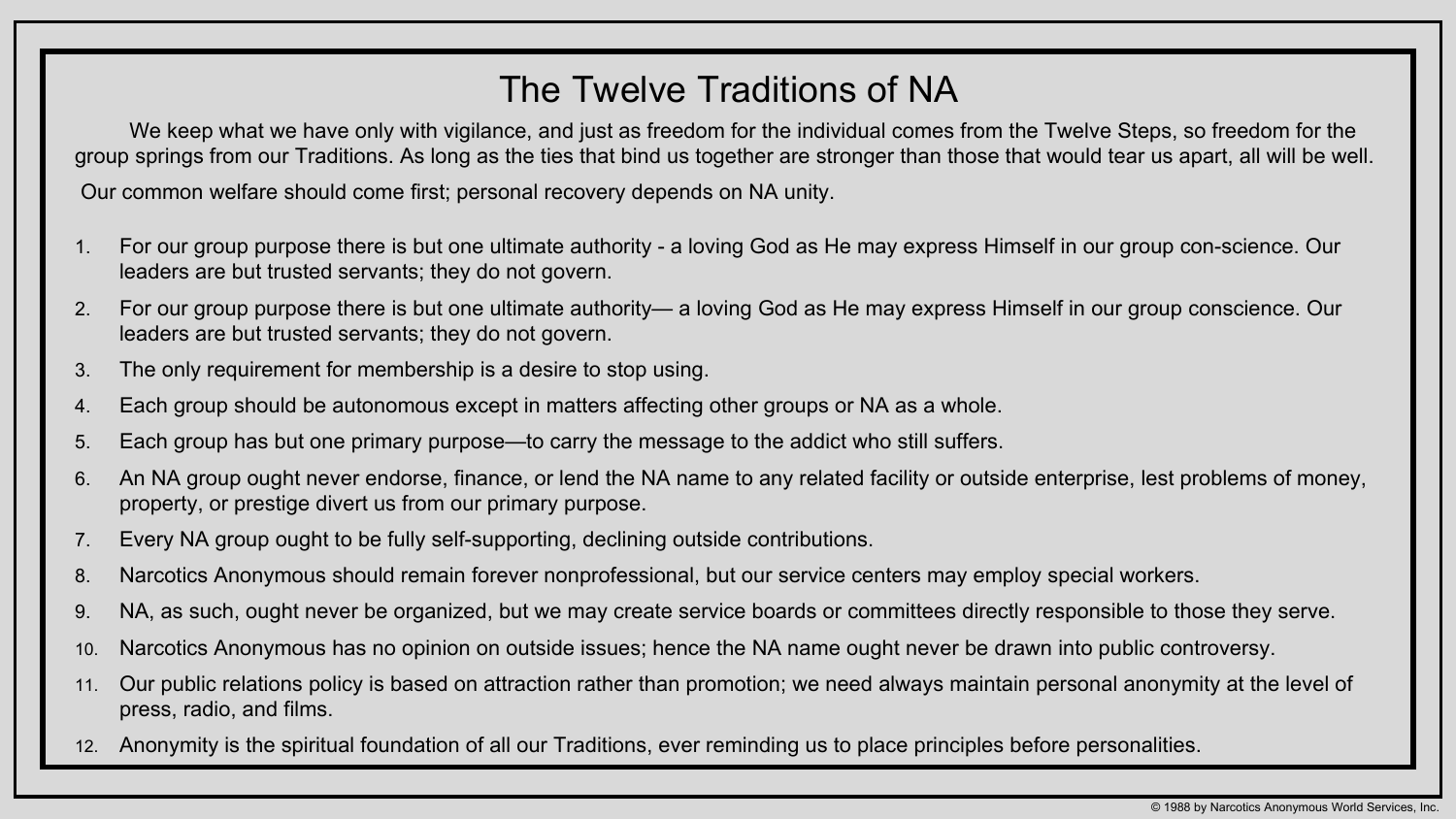## Twelve Concepts for NA Service

4. Effective leadership is highly valued in Narcotics Anonymous. Leadership qualities should be carefully considered when

5. For each responsibility assigned to the service structure, a single point of decision and accountability should be clearly defined.

- 1. To fulfill our fellowship's primary purpose, the NA groups have joined together to create a structure which develops, coordinates, and maintains services on behalf of NA as a whole.
- 2. The final responsibility and authority for NA services rests with the NA groups.
- 3. The NA groups delegate to the service structure the authority necessary to fulfill the responsibilities assigned to it.
- selecting trusted servants.
- 
- 6. Group conscience is the spiritual means by which we invite a loving God to influence our decisions.
- in its decision-making processes.
- 8. Our service structure depends on the integrity and effectiveness of our communications.
- 9. All elements of our service structure have the responsibility to carefully consider all viewpoints in their decision-making processes.
- 10. Any member of a service body can petition that body for the redress of a personal grievance, without fear of reprisal.
- 11. NA funds are to be used to further our primary purpose and must be managed responsibly.
- 12. In keeping with the spiritual nature of Narcotics Anonymous, our structure should always be one of service, never of government.

7. All members of a service body bear substantial responsibility for that body's decisions and should be allowed to fully participate